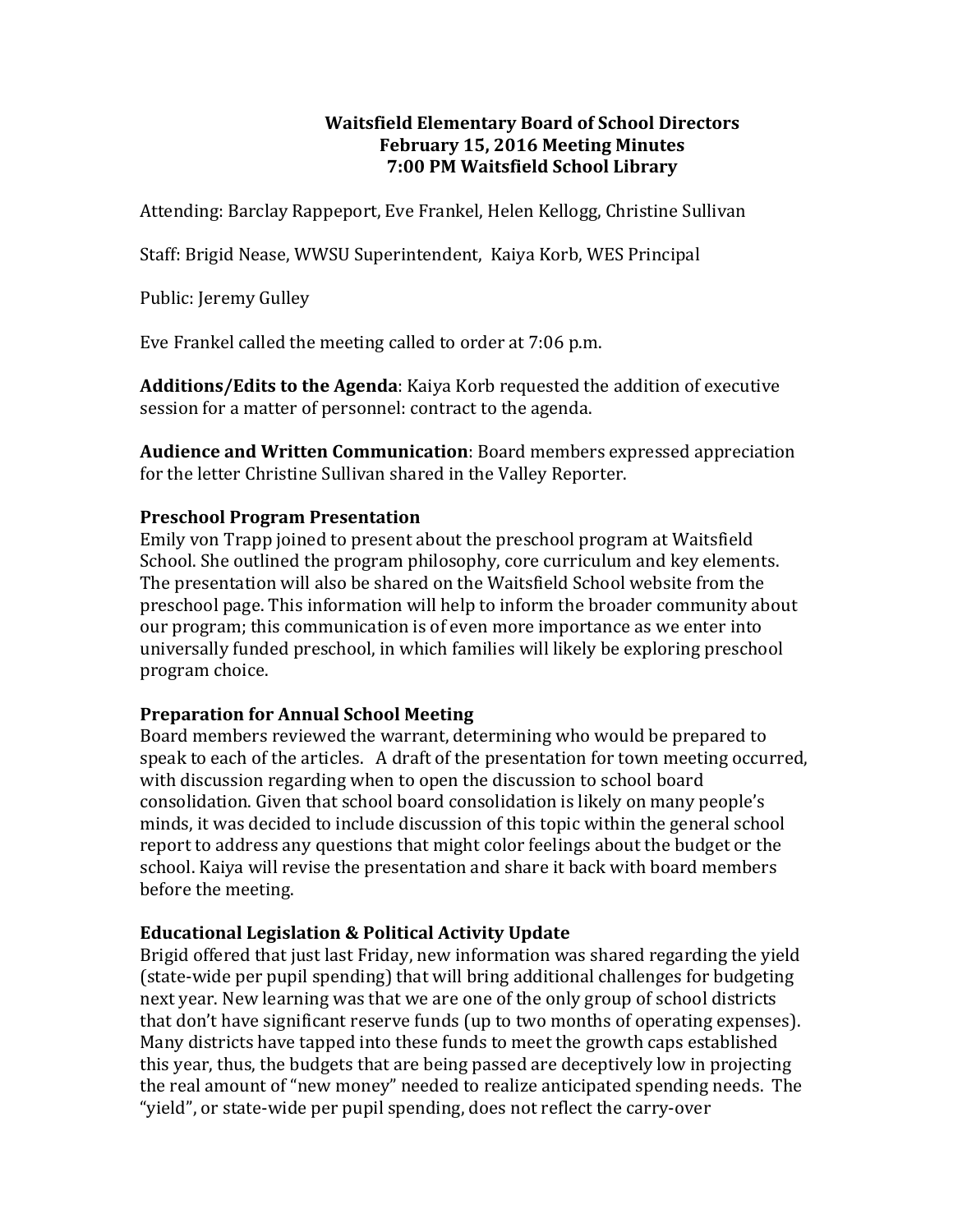contributions from these reserve funds. There is a bill in the senate asking for further information about reserves; this information would be used to help determine how to calculate the yield. Brigid also recently had an opportunity to review the 4 tiers of the VEHI health insurance that we anticipate to be available, and mandatory to offer, beginning in 2017-2018. We need to be prepared to have negotiated agreements with these plans in November of 2017.

# **Approve Board Order**

Christine moved to approve warrant voucher  $\#$  1114 in the amount of \$6,009.91. Barclay seconded the motion and it passed unanimously.

Jonathon Goldhammer pre-approved warrant voucher #1107 on February 1, 2016, but given his absence, the board held on approval of this warrant until he is present.

### **Approve January 18, 2016 Meeting Minutes**

Barclay Rappeport moved approval of the January 18, 2016 minutes. Christine seconded and the motion was approved unanimously.

### **Confirm Preschool Class Sizes**

Eve moved to set the maximum enrollment for preschool at 12 for the three year old program and 19 for the four year old program, maintaining current enrollment capacity numbers. Helen seconded the motion and it passed unanimously.

## **March Meeting Date**

To avoid conflict with the education study circles, slated for Monday nights in March, Eve moved to hold the March meeting of the school board on March 15, 2016; Barclay seconded and the motion passed unanimously. Changing the meeting start time to 6:30 was also approved for March.

**Principal's Report** Kaiya shared that while she has, in the past, reported predominantly on work towards the action plan goals, this year in particular the work of the principal/school has been much larger than the work of the action plan. That said, the WWSU action plan work is also occurring and significant. Recent activity, under the broad goal of improving student engagement and achievement, includes: 1) exploration of a new summer school model that addresses more than intervention services through a robust "brain camp" like model. Kaiya is exploring the opportunity to work with Fayston School to deliver such a program. 2) ongoing work with the Tarrant organization to explore personalization of learning at the  $5<sup>th</sup>/6<sup>th</sup>$  grade, where students are currently working to incorporate the transferrable skills, which are skills that impact work in all content areas, into their personal learning goals. 3) a meeting of the Waitsfield School based Student Support Services team, which occurred during a recent winter sports program session, where data examining the health and efficacy of our instruction and intervention systems was examined. Recommendations include continuing to enhance our intervention system's capacity to provide supports early on and flexibly. On another vein, the school staff continues to explore implementation of proficiency based learning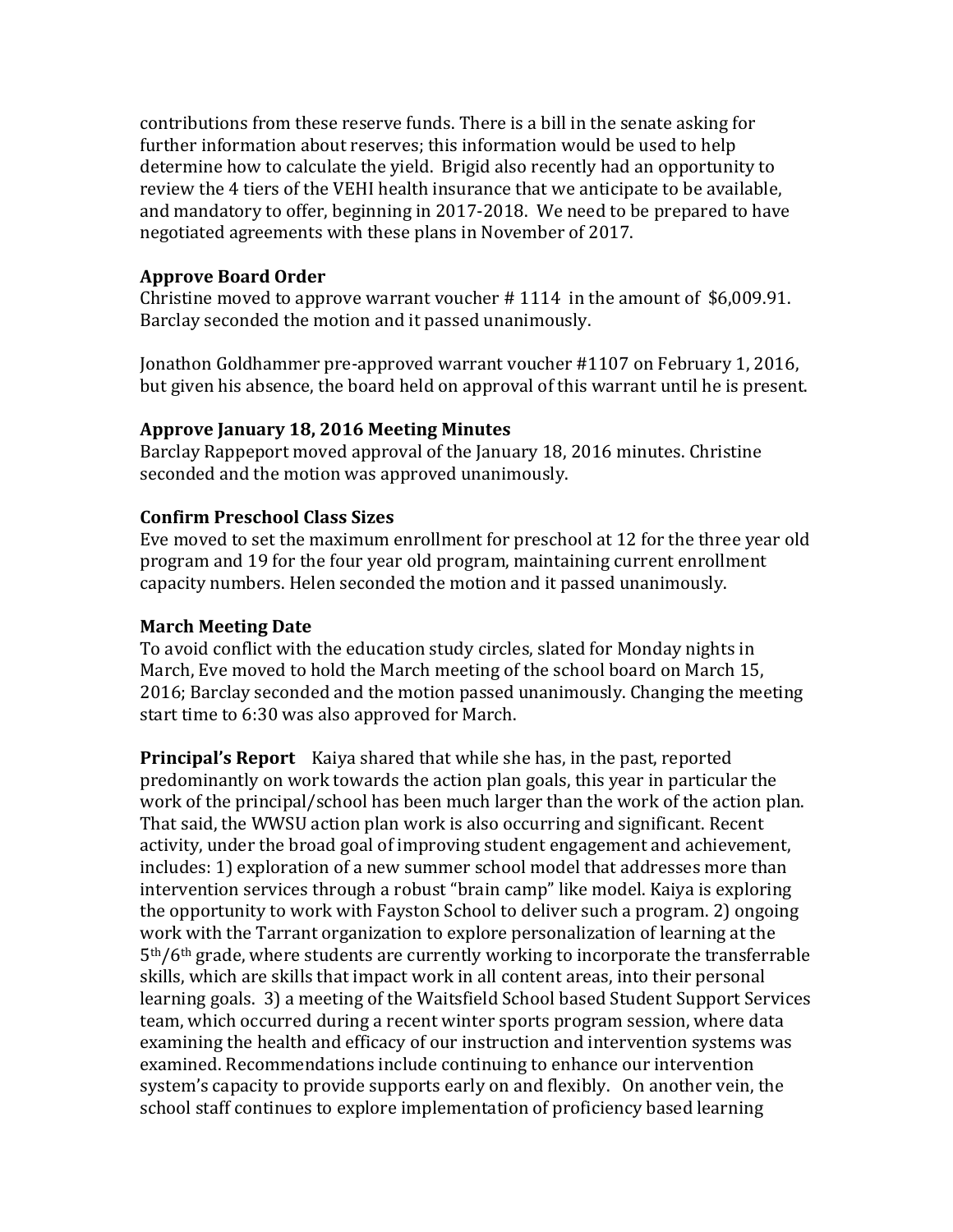system, including exploring what reporting out will look like. A recent staff meeting focused on the different grain sizes of classroom –based learning targets, performance indicators and graduation proficiencies. All staff who teach writing recently engaged in writing portfolio scoring calibration, in preparation for crossschool scoring of writing work aligned with Common Core/ Graduation Proficiency expectations as a component of our local assessment system being implemented in WWSU this year.

Continuing the school-based goal of supporting positive climate and socialemotional development of students, a winterfest celebration is planned for this coming Wednesday. This celebration recognizes the ongoing work to positively recognize the social-emotional development of students, including their engagement in their work, responsibility to the community and kindness to one another. Additionally, it provides a great opportunity for students to work in cross-grade groups. This winterfest will be another version of the Compass cup, where students throughout the school have been sorted into teams around the four compass points. The competitive part of the teams is particularly appealing to the older students, although all had fun in the fall compass cup. The unveiling of a gaga pit, a new addition to the playground, will be the culmination of the festival. Gaga ball has been introduced in PE class and has been wildly popular with the students.

Kaiya reported that preparing for implementation of universal preschool has been a recent focus. Within our school, the preschool has worked to compile the presentation shared today as well a handbook on our program. Kaiya has worked with the principals of the other elementary schools in WWSU to compile shared preschool program admission timeline and policy that incorporates universal preschool, looking at how non-resident students can apply for our programs as well as how families who choose not to access school-based programs can access funds.

Finally, Kaiya spoke briefly on the afterschool program, which is currently available to all kindergarten- 6<sup>th</sup> grade students from Waitfield and Fayston schools. She serves on the steering committee for the afterschool program as well as on the board of the parent organization of Open Hearth. This program, which offers very affordable childcare, meeting the needs of many in our communities, has been in place since 2009. A great deal of parent volunteer effort went into establishing the program in Waitsfield; it absorbed the Fayston program in the winter of the first year to create a program that had sustainability for both communities. As the afterschool program operates under Open Hearth, which is an independent nonprofit, it is rarely discussed at School Board meetings, but is an important resource to our school community and Kaiya is involved in supporting it. Recent discussions amongst other school boards in WWSU have looked at afterschool programming, the possibility of the school running such programming and the importance of having such programming based at one's school.

**Act 46 Study Group Report** The articles of agreement continue to be worked on and are almost complete. At last week's study group meeting, there was significant